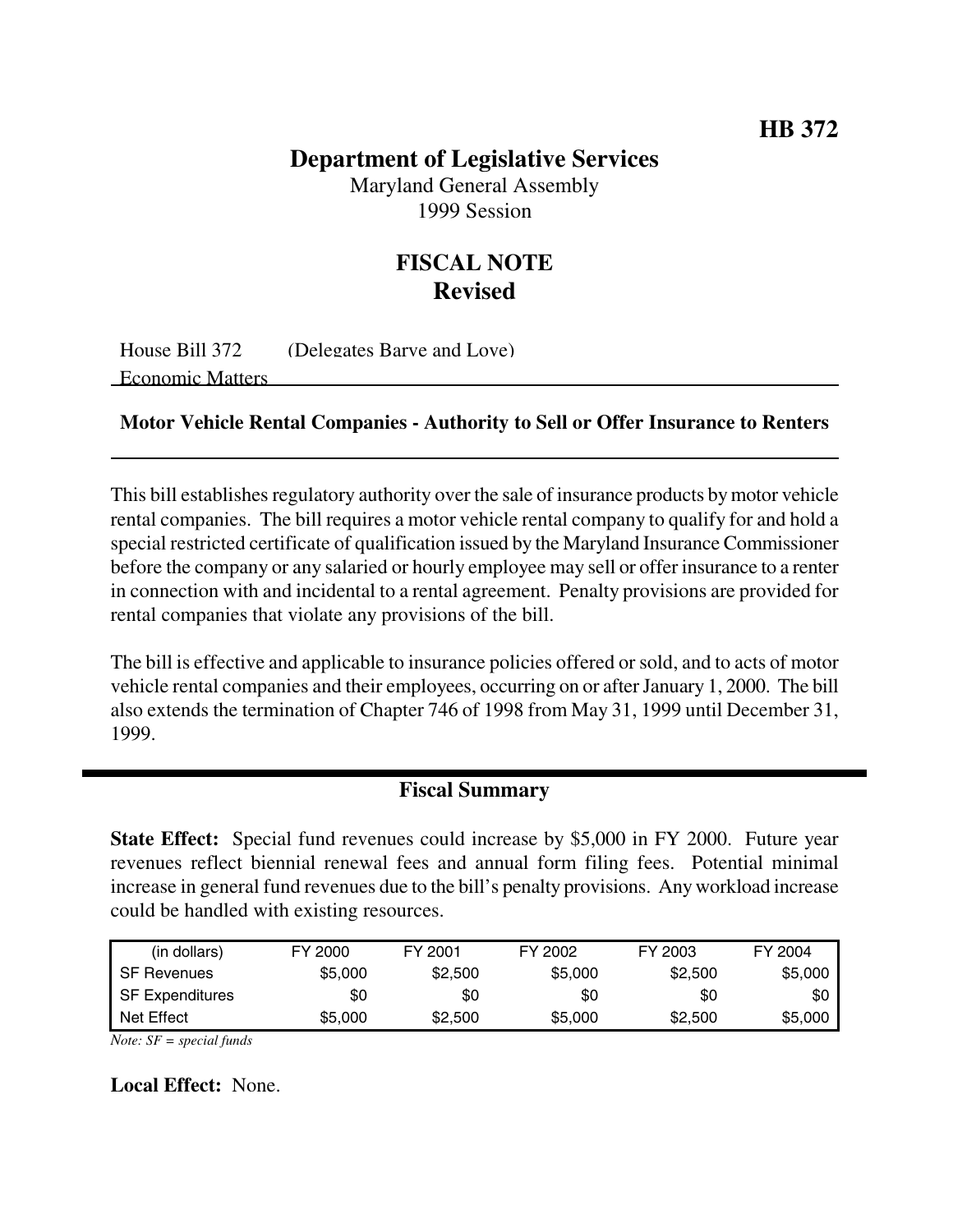**Small Business Effect:** Potential minimal.

# **Fiscal Analysis**

**Bill Summary:** In order to obtain a certificate of qualification: (1) the policies offered to renters must be filed with and approved by the Insurance Commissioner; (2) the rental company must hold an appointment with each insurer the company intends to represent; (3) the rental company must make certain disclosures to the renter before the completion of the transaction; and (4) the company must provide certain training approved by the Insurance Commissioner, for any employee who offers, sells, or solicits insurance coverage.

The special restricted certificate of qualification authorizes the rental company to sell insurance policies that are in excess of the coverages required of the rental car company and are travel or motor vehicle related and in which the rental period does not exceed 30 days. A policy issued by a rental company is primary to any other valid and collectible coverage except for the coverages required by the motor vehicle rental company on the rental vehicle under § 17-103(B) of the Transportation Article.

Under certain circumstances, the Commissioner may suspend, revoke, or refuse to renew a special restricted certificate of qualification. The Commissioner may also impose a penalty of not less than \$100 but not more than \$2,500 and/or restitution to any person who has suffered financial injury.

The bill requires the Insurance Commissioner to report to the Senate Finance Committee and the House Economic Matters Committee by February 15, 2002 on the types of employee compensation and incentive packages used by motor vehicle rental companies, during the two years following enactment of the bill, when employees sell or offer insurance policies to renters.

**Background:** Chapter 746 of 1998 will terminate on May 31, 1999. This Act authorized motor vehicle rental companies to offer for sale certain insurance policies under certain circumstances. The company was required to have the policies approved by the Insurance Commissioner, train employees, and provide disclosures approved by the Commissioner to each renter. The Act also required the Commissioner to conduct a study of current industry practices and other states' regulation of rental car companies. A report was presented to the General Assembly in November 1998. This bill is a result of the recommendations of that study.

**State Revenues:** Special fund revenues could increase for the Maryland Insurance Administration from two sources. First, the \$50 biennial certificate of qualification fee